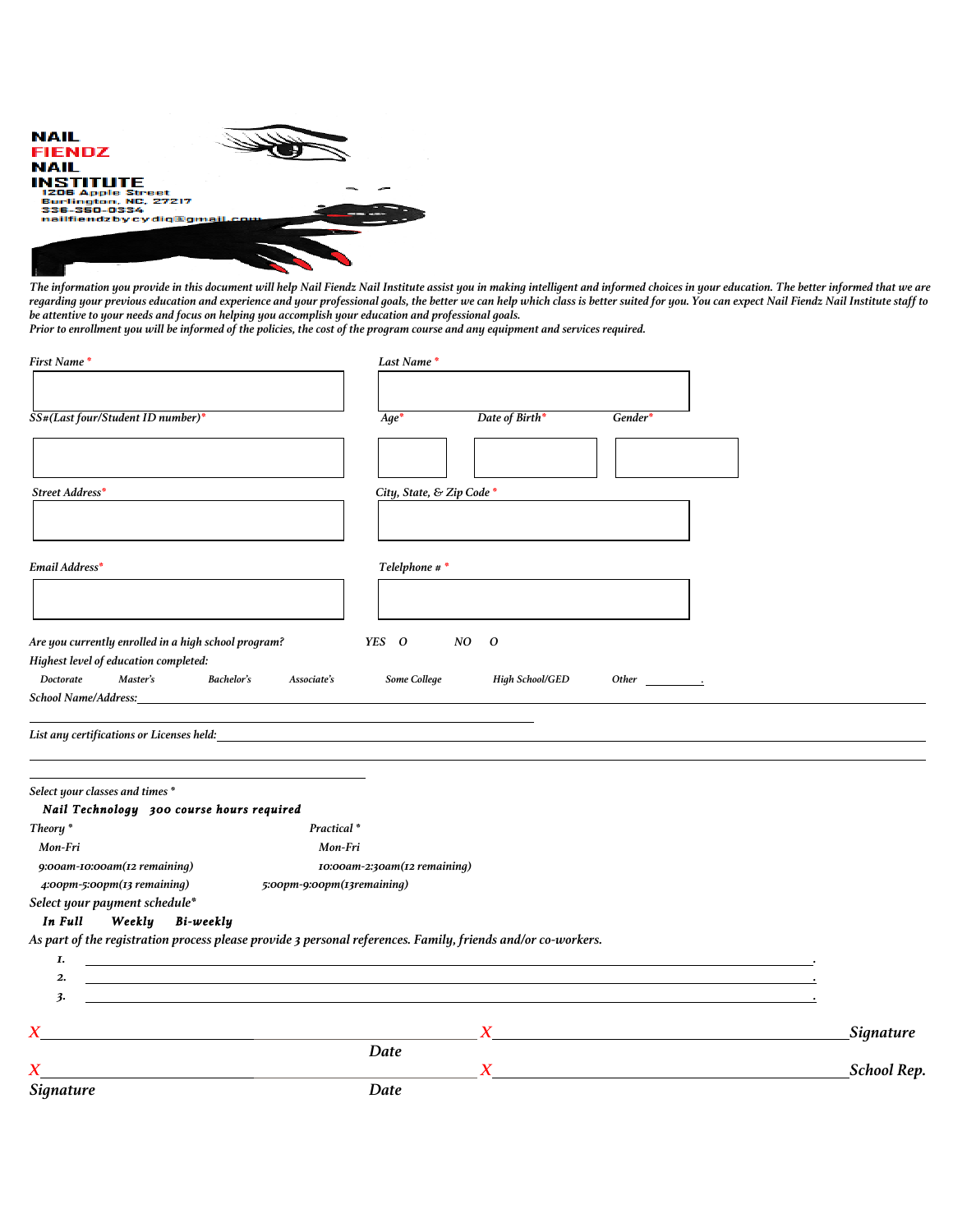## **KIT CHECK OFF LIST**

#### **Student Name/ID: Date: Date: Date: Date: Date: Date: Date: Date: Date: Date: Date: Date: Date: Date: Date: Date: Date: Date: Date: Date: Date: Date: Date: Date: Date: Da**

(1) A manicurist bowl;

21 NCAC 14T .0403 MANICURING STUDENT EQUIPMENT Each manicuring school shall provide each manicurist student with the following: 

(2) Nail brush; O nail O acrylic nail (3) Bottle of alcohol (4) Bottle of acetone (5) Bottle of non-MMA liquid monomer (6) Container of Acrylic powder O White O Clear (7) Bottle of primer (8) Bottle of lotion (9) Bottle of Cuticle Softener (10)Bottle of Cuticle Oil (11)2 dappen dishes (12)Nylon Brush (13)4 Files 80/100 grit (14)4 Buffers (15)Cotton/wipes container (16)Manicuring kit containing proper implements for manicuring and pedicuring (17) One mannequin hand (18)Practice Finger (19)Box and artificial nails tips (20)2 Nail glue (21) Nail Design Items: O Foils O Strips O design brushes (22)Nail Wrap/GEL (23) Nail wrap/GEL resin (24) To be disinfected container (25)Milady's Nail Technology Textbook/Tablet: Color Serial# (26)E-File/Bits (27)Lamp (28)Mask (29)Apron (30)Bag (31)Notebook (32) Kit Storage container History Note: Authority G.S. 88B-2; 88B-4; 88B-16; 88B-17; Eff. January 1, 2012; Pursuant to G.S. 150B-

NC State Board of Cosmetic Art 21.3A, rule is necessary without substantive public interest Eff.